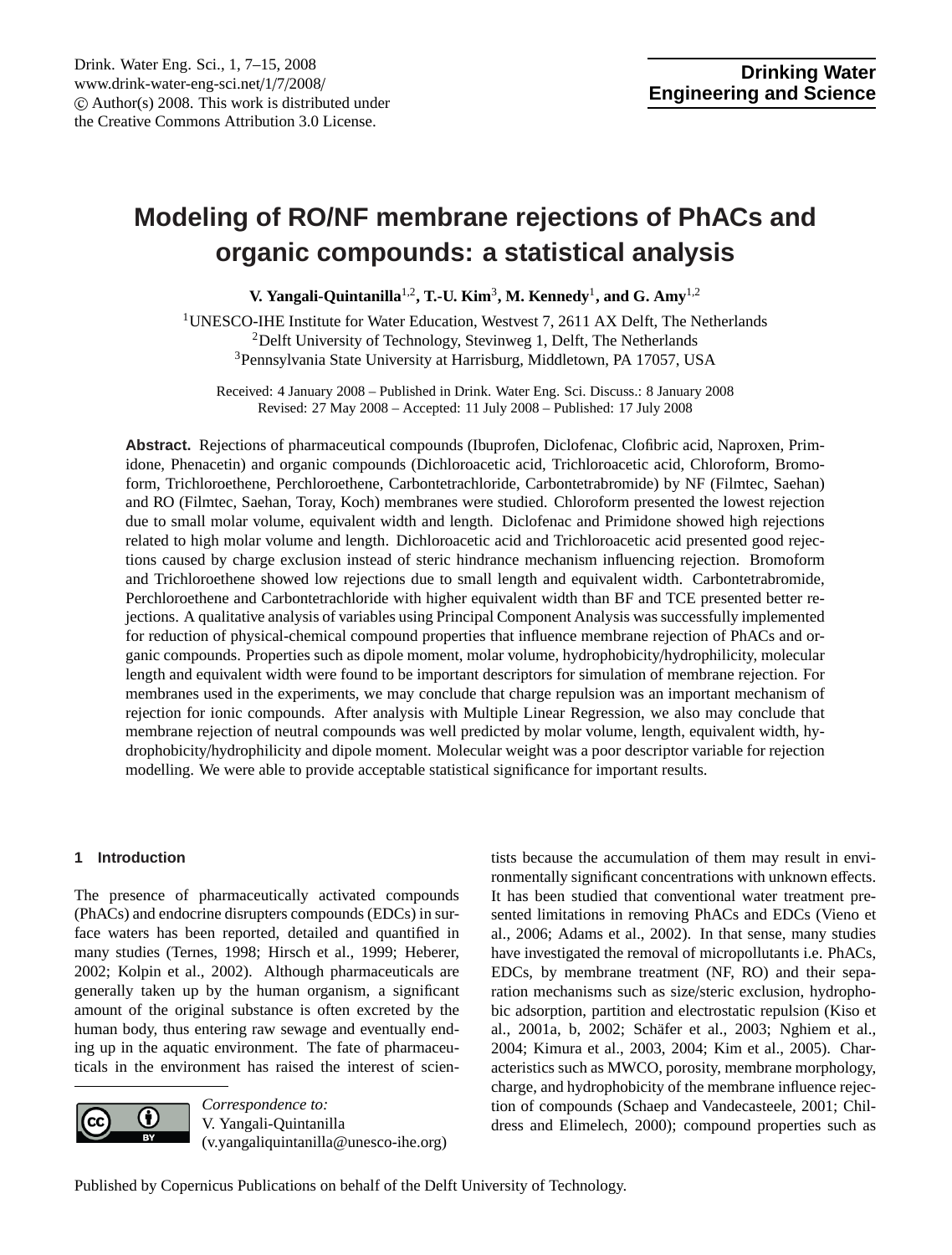molecular weight, molecular size, charge, dipole moment and hydrophobicity can be used as predictors of rejection in applications of membrane water treatment (Ozaki and Li, 2002; Van der Bruggen et al., 2000; Kiso et al., 2001a; Van der Bruggen et al., 1999). However, there are disagreements defining the importance of some descriptors, in that sense our objective is to investigate a group of compound properties and membrane characteristics with a statistical approach in order to model membrane rejection.

## **2 Background of statistics**

#### 2.1 Principal component analysis

A summary of principal component analysis is presented by Landau and Everitt (2004). Principal Component Analysis (PCA) is essentially a method of data reduction that aims to produce a small number of derived variables that can be used in place of the larger number of original variables to simplify subsequent analysis of the data. The principal component variables  $y_1, y_2, \ldots, y_q$  are defined to be linear combinations of the original variables  $x_1, x_2, \ldots, x_q$  that are uncorrelated and account for maximal proportions of the variation in the original data, i.e., *y*<sup>1</sup> accounts for the maximum amount of the variance among all possible linear combinations of  $x_1$ ,  $..., x_q, y_2$  accounts for the maximum variance subject to being uncorrelated with *y*<sup>1</sup> and so on. Explicitly, the principal component variables are obtained from  $x_1, \ldots, x_q$  as follows:

$$
y_1 = a_{11}x_1 + a_{12}x_2 + \dots + a_{1q}x_q
$$
  
\n
$$
y_2 = a_{21}x_1 + a_{22}x_2 + \dots + a_{2q}x_q
$$
  
\n:  
\n
$$
y_q = a_{q1}x_1 + a_{q2}x_2 + \dots + a_{qq}x_q
$$
  
\n(1)

Where the coefficients  $a_{ij}$  ( $i=1, \ldots, q, j=1, \ldots, q$ ) are chosen so that the required maximal variance and uncorrelated conditions hold. Since the variances of the principal components variables could be increased without limit, simply by increasing the coefficients that define them, a restriction must be placed on these coefficients. The constraint usually applied is that the sum of squares of the coefficients is one in that way the total variance of all the components is equal to the total variance of all the observed variables. It is often convenient to rescale the coefficients in order that their sum of squares is equal to the variance of the component they define. In the case of components derived from the correlation matrix of the data, these rescaled coefficients give the correlations between the components and the original variables. Those values are often presented as the result of a principal components analysis. The coefficients defining the principal components are given by what are known as the eigenvectors of the correlation matrix, **R**. PCA transforms the multivariate set into a set of artificial components (principal components) based on the symmetric correlation matrix. The procedure of PCA starts with assigning eigenvalues to each component for transforming a set of multi variables into a set of components.

Principal component analysis is a multivariate technique that transforms a set of related (correlated) variables into a set of unrelated (uncorrelated) variables that account for decreasing proportions of the variation of the original observations. The aim is to reduce the complexity of the data by decreasing the number of variables that need to be considered. When the derived variables (the principal components) account for a large proportion of the total variance of the observed variables, they can be used both to provide a convenient summary of the data and to simplify subsequent analyses (Ho, 2006).

Components produced in the initial extraction phase are often difficult to interpret. This is because the procedure in this phase ignores the possibility that variables identified to load on or represent components may already have high loadings (correlations) with previous components extracted. This may result in significant cross-loadings in which many components are correlated with many variables. This makes interpretation of each component difficult, because different components are represented by the same variables. The rotation phase serves to "sharpen" the components by identifying those variables that load on one component and not on another. The ultimate effect of the rotation phase is to achieve a simpler, theoretically more meaningful component pattern ((Ho, 2006).

## 2.2 Multiple linear regression

Multiple linear regression is a method of analysis for assessing the strength of the relationship between a set of explanatory variables known as independent variables, and a single response or dependent variable. Applying multiple regression analysis to a set of data results in what are known as regression coefficients, one for each explanatory variable (Landau and Everitt, 2004). The multiple regression model for a response variable, *y*, with observed values,  $y_1, y_2, \ldots, y_n$ (where *n* is the sample size) and *q* explanatory variables,  $x_1$ ,  $x_2, \ldots, x_q$  with observed values,  $x_{1i}, x_{2i}, \ldots, x_{qi}$  for  $i=1, \ldots, n$  is: *n*, is:

$$
y_1 = \beta_0 + \beta_1 x_{1i} + \beta_2 x_{2i} + \ldots + \beta_q x_{qi} + \varepsilon_i
$$
 (2)

The regression coefficients,  $\beta_0$ ,  $\beta_1$ , ...,  $\beta_q$ , are generally estimated by least squares. The term  $\varepsilon_i$  is the residual or error<br>for individual *i* and represents the deviation of the observed for individual *i* and represents the deviation of the observed value of the response for this individual from that expected by the model. These error terms are assumed to have a normal distribution with variance  $\sigma^2$ . The fit of a multiple regression model can be judged with calculation of the multiple gression model can be judged with calculation of the multiple correlation coefficient, *R*, defined as the correlation between the observed values of the response variable and the values predicted by the model. The value of  $R^2$  gives the proportion of the variability of the response variable accounted for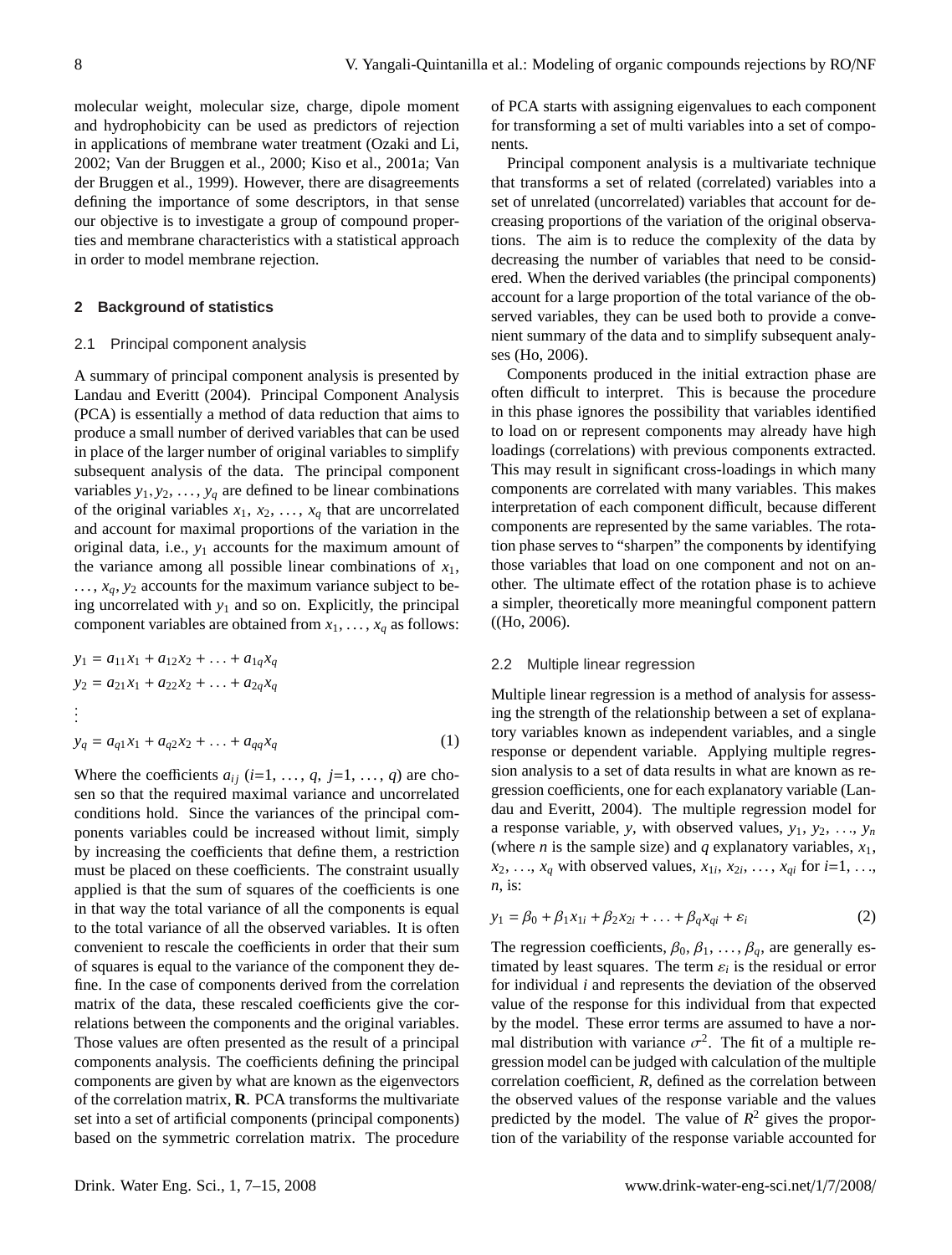| Compound              | Abbr.       | MW<br>(g/mol) | Dipole<br>(Debye) | Molar Vol.<br>(cm <sup>3</sup> /mol) | $\log K_{ow}$ | $pK_a$ | Mole. length<br>(nm) | Mole, width<br>(nm) | Mole. depth<br>(nm) | eqwidth<br>(nm) | $Class.$ <sup>*</sup> |
|-----------------------|-------------|---------------|-------------------|--------------------------------------|---------------|--------|----------------------|---------------------|---------------------|-----------------|-----------------------|
| Dichloro-acetic acid  | <b>DCAA</b> | 129           | 2.40              | 82                                   | 0.92          | 1.48   | 0.7                  | 0.69                | 0.52                | 0.60            | HL-ion                |
| Trichloro-acetic acid | <b>TCAA</b> | 163           | 1.50              | 100                                  | 1.33          | 0.70   | 0.89                 | 0.67                | 0.41                | 0.52            | $HI$ <sub>-ion</sub>  |
| Ibuprofen             | <b>IBP</b>  | 206           | 1.29              | 130                                  | 3.97          | 4.91   | 1.31                 | 0.77                | 0.64                | 0.70            | $HP$ -ion             |
| <b>Diclofenac</b>     | <b>DCF</b>  | 296           | 1.48              | 182                                  | 4.51          | 4.15   | 1.13                 | 0.91                | 0.45                | 0.64            | HP-ion                |
| Clofibric acid        | <b>CFA</b>  | 214           | 0.79              | 155                                  | 2.57          | 3.64   | 0.95                 | 0.66                | 0.41                | 0.52            | HP-ion                |
| Naproxen              | <b>NPX</b>  | 230           | 2.74              | 167                                  | 3.18          | 4.15   | 1.26                 | 0.69                | 0.54                | 0.61            | HP-ion                |
| Chloroform            | CF          | 119           | 1.12              | 80                                   | 1.97          | N/A    | 0.53                 | 0.5                 | 0.35                | 0.42            | HL-neu                |
| Primidone             | <b>PMD</b>  | 218           | 4.31              | 164                                  | 0.91          | N/A    | 0.97                 | 0.88                | 0.48                | 0.65            | HL-neu                |
| Phenacetin            | PAC         | 179           | 2.40              | 146                                  | 1.58          | N/A    | 1.39                 | 0.68                | 0.42                | 0.53            | HL-neu                |
| <b>Bromoform</b>      | BF          | 253           | 1.00              | 87                                   | 2.40          | N/A    | 0.69                 | 0.65                | 0.48                | 0.56            | HP-neu                |
| Trichloro-ethene      | TCE         | 131           | 0.95              | 90                                   | 2.29          | N/A    | 0.78                 | 0.66                | 0.36                | 0.49            | HP-neu                |
| Perchloro-ethene      | <b>PCE</b>  | 165           | 0.11              | 102                                  | 3.40          | N/A    | 0.78                 | 0.77                | 0.45                | 0.59            | HP-neu                |
| Carbontetra-chloride  | <b>CT</b>   | 154           | 0.30              | 96                                   | 2.83          | N/A    | 0.64                 | 0.64                | 0.57                | 0.60            | HP-neu                |
| Carbontetra-bromide   | <b>CTB</b>  | 332           | 0.01              | 112                                  | 3.42          | N/A    | 0.69                 | 0.63                | 0.65                | 0.64            | HP-neu                |

**Table 1.** Physical-chemical properties of compounds.

<sup>∗</sup> HL, hydrophilic; HP, hydrophobic; ion, ionic; neu, neutral.

by the explanatory variables. Analysis of variance (ANOVA) will provide an F-test of the null hypothesis that each of  $\beta_0$ ,  $\beta_1, \ldots, \beta_q$ , is equal to zero, or in other words that  $R^2$  is zero.

## **3 Materials and methods**

#### 3.1 Compounds, membranes and properties

A list of selected compounds is presented in Table 1; this table also shows physical-chemical estimations of compound properties, such as: molecular weight (MW), dipole moment, water-octanol partition coefficient (log *Kow*), acid dissociation constant  $(pK_a)$ , molar volume (MV), length, width and depth. Compounds were classified in ionic and neutral considering the acid dissociation constant, compounds with a  $pK_a$  greater than 7 or not available (N/A)  $pk_a$  were selected as neutral, otherwise were ionic, this classification is related to acidity of waters, our ionic compounds dissociate at pH 8. In our case the pKa of all our compounds is less than 7; though the ionic species were dissociated at pH 8. Compounds were classified as hydrophilic (HL) when  $\log K_{ow}$  was less than 2; and as hydrophobic (HP) when  $\log K_{ow}$  > 2, there are some defined ranges of  $\log$ *Kow* related to lipophilicity (hydrophobicity) of compounds (Conell, 1989). Values of  $pK_a$  were calculated with online software Sparc (Sparc, 2006). Octanol-water partition coefficients expressed as log *Kow* correspond to neutral molecule forms and were calculated with software Kowwin (Kowwin, 2006). We acknowledge that hydrophobicity/hydrophilicity in terms of HP and HL is not different of  $\log K_{ow}$ , it was only a definition for the sake of a simplified classification and subsequent analysis. It is important to mention that some available experimental database values of *pK<sup>a</sup>* and log *Kow* were used. Calculation of dipole moments was carried out with commercial software Chem3D Ultra 7 (Chemoffice, 2002). Molar Volume (MV) of compounds was calculated as quotient of molecular weight (g/mol) and liquid density of compound  $(g/cm<sup>3</sup>)$ , unknown liquid density values were calculated by Grain's Method (Lyman et al., 1990). Molecular size variables, represented by length, width and depth, were calculated with software Molecular Modeling Pro (ChemSW, 2006). Afterwards, an equivalent width was defined as (width  $\times$  depth)<sup>0.5</sup> to represent the equivalent width of molecules.

Anhydrous sodium sulfate and sodium chloride were obtained from Fisher Scientific. Potassium hydroxide, potassium chloride, and a buffer solution based on potassium phosphate, used for water quality maintenance, were also purchased from Fisher Scientific. Sulfuric acid was purchased from Mallinckrodt Chemicals (USA). Methyl tert-Butyl Ether (MtBE), used for GC-ECD analysis, and HPLC grade methanol were obtained from Fisher Scientific. BF, PCE, CT, CTB, and DCAA were obtained from Aldrich (USA). CF, TCE, and TCAA were purchased from Fisher Scientific (USA). IBP and PMD were purchased from Sigma, DCF from TCI America, PAC from Fluka. CFA, CBM and NPX were ordered from Aldrich.

The four FilmTec membranes tested were BW-400 (RO), LE-440 (RO), XLE-440 (LPRO), and NF-90. Additional tested membranes were Saehan RE-BLR (RO), Saehan NE-90 (NF), Toray UTC-70UB (LPRO), and Koch CTA (RO). These membranes were composed of MPD (Metaphenylene diamine (Benzene-1,3-diamine)) and TMC (Trimesoyl chloride (1,3,5-Benzenetricarbonyl trichloride)) except Koch CTA (cellulose triacetate). Membrane characteristics were determined by different methods. Membrane hydrophobicity was characterized by contact angle measurement using a goniometer (Model 100-00, Rame-hart, Inc., Surface Science ´ Instrument, Landing, New Jersey). A stirred cell filtration unit (Amicon) was used to test disk specimens of membranes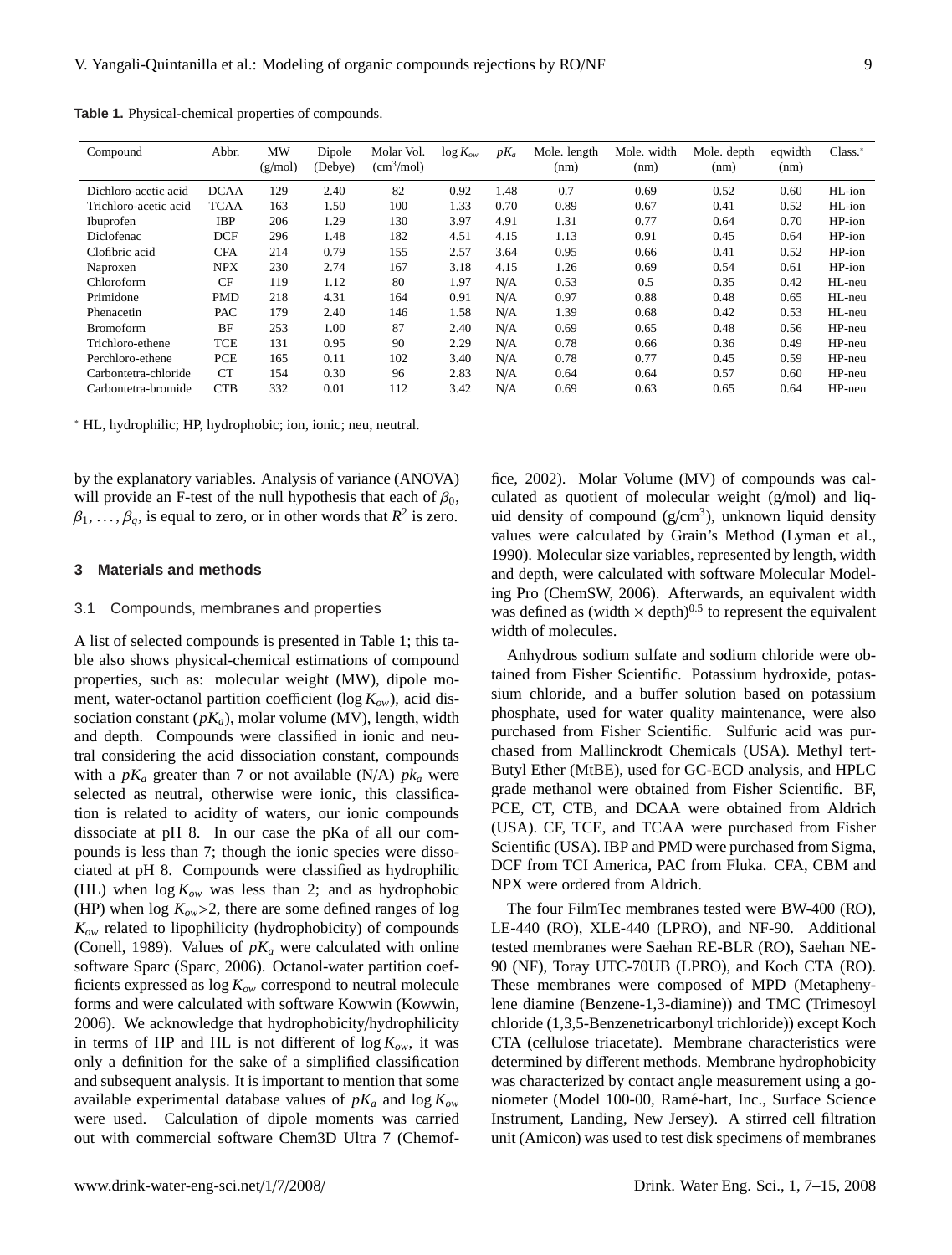| Membrane                                      | <b>BW-400</b>      | LE-440             | <b>XLE-440</b>       | <b>NF-90</b>       | RE-BLR            | <b>NE-90</b>      | <b>UTC-70</b>      | <b>CTA</b>       |
|-----------------------------------------------|--------------------|--------------------|----------------------|--------------------|-------------------|-------------------|--------------------|------------------|
| Company                                       | FilmTec<br>PA (RO) | FilmTec<br>PA (RO) | FilmTec<br>PA (LPRO) | FilmTec<br>PA (NF) | Saehan<br>PA (RO) | Saehan<br>PA (NF) | Toray<br>PA (LPRO) | Koch<br>CTA (RO) |
| Group $(type)^*$<br><b>MWCO</b>               | n/a                | n/a                | n/a                  | 200                | n/a               | 200               | n/a                | n/a              |
| NaCl Rej. $(\%)$                              | 98                 | 98                 | 98                   | 90                 | 99.5              | 90                | 99.6               | 98               |
| Contact Angle $(°)$                           | 57                 | 42                 | 40                   | 60                 | 47                | 52                | 54                 | 47               |
| Zeta Potential (mV), pH 8, 10 mM KCl          | $-4.5$             | $-23$              | $-19$                | $-31$              | $-21$             | $-24$             | $-15$              | $-19$            |
| $J_0$ (L/m <sup>2</sup> hr)                   | 18                 | 18                 | 16                   | 26                 | 15                | 22                | 14                 | 18               |
| Oper. Pressure (kPa)<br>PWP $(L/m^2$ day kPa) | 620<br>0.68        | 550<br>0.77        | 410<br>0.92          | 280<br>2.23        | 480<br>0.77       | 240<br>2.17       | 340<br>0.99        | 550<br>0.79      |

**Table 2.** Characteristics of membranes.

<sup>∗</sup> PA polyamide; CTA celullose triacetate

in a dead-end mode for determining the molecular weight cutoff (MWCO) of membranes using polyethylene glycols (PEGs), that was done only for the NF membrane (NF-90 and NE-90). The pure water permeability (PWP (L/daym2-kPa)) of each membrane was measured, reflecting the capacity for water to pass through the membrane normalized by transmembrane pressure. For study of electrokinetic properties, an electrophoresis method for zeta potential measurement has been used with ELS-8000 (Otsuka Electronics, Japan); in the electrophoresis cell consisting of membrane and quartz cells, asymmetric electro-osmotic flow occurs due to the accumulation of ions on the membrane surface during the electrophoresis method (Shim et al., 2002). A summary of membrane characteristics used for PCA, is shown in Table 2.

# 3.2 Apparatus, analysis, equipment setup and experimental conditions

A membrane filtration unit SEPA cell of flat-sheet type (Osmonics, USA) was used for cross-flow tests. The system was composed of a polymeric membrane, a membrane holder, pumps with a gear type pump head, needle valves (for the feed, retentate, and permeate streams), pressure sensors, flow meters and a reservoir of 120 L. Either varying the pump head speed or controlling the needle valve in the retentate stream controlled the feed flow rate, the corresponding crossflow velocity, and the trans-membrane pressure. The feed water temperature was maintained in the range (20–25<sup>°</sup>C). The total membrane surface area in the test cell was approximately  $135.8 \text{ cm}^2$  and the total cross flow area in the test cell was approximately  $1.45 \text{ cm}^2$ . All permeates and concentrates were not recirculated but wasted in these experiments. Changes in pressures permitted variation of the  $J_0/k$ ratio, a hydrodynamic condition embodying initial flux  $(J_0)$ toward the membrane and back-diffusion (*k*, mass transfer coefficient, a function of diffusion coefficient and cross-flow velocity) away from the membrane (Cho et al., 2000). The system recovery ratio was 10%. Feed concentrations of compounds were 0.1 mg/L. Experiments were carried out at a pH

of 8 and conductivity of  $300 \mu$ S/cm conditioned with KCl. The membrane was pre-compacted with deionized water for two hours before starting filtration experiments, experiments were conducted for 48 h. The  $J_0/k$  ratio was 1 for all experiments reported in this publication. Information about pressures and permeate fluxes used for the experiments are presented in Table 2. It is important to mention that the statistical analysis only corresponds to a unique hydrodynamic regime in terms of  $J_0/k=1$ . Kimura et al. (2003) established an experimental protocol for filtration of some hydrophobic compounds, demonstrating that a "quasi-saturation" of the tested membrane was reached after about 20 h of operation using a feed solution of  $100 \mu g/L$  concentration, suggesting that for low concentration feed, the filtration time should be extended and a large volume of feed should be circulated in order to achieve sufficient membrane saturation (Kimura et al., 2003). In that sense, in our case, 48 h produced adequate membrane saturation. The issue of fouled membranes was not addressed during this study, although we think that our approach may be applicable to fouled membranes using the same descriptors for compound properties but with changed membrane characteristics.

EPA sample vials (40 mL) with a screw cap lined with Teflon were used for sample collection and extraction. Autosampler vials used were 2.0 mL amber glass vials with a crimp cap and a Teflon-faced seal. Disposable Pasteur pipettes (9 inch) were used to transfer extracted samples. Micropipettes (10–100 mL, 100–1000 mL, and 1– 5 mL) with disposable tips were purchased from Fisher Scientific (USA). A mini-vortexer (VWR Scientific, USA) was used as an orbital mixer. A Brinkmann bottle top dispenser was used for adding solvent. An analytical balance (Mettler Toledo AT201) was capable of weighing to 0.01 mg. A diazomethane reaction chamber was used for a step of HAAs analysis. The GC used was an HP 6890 series GC system with a micro electron capture detector, an HP7683 autoinjector, an autosampler tray module, and an HP PC. A DB-1 capillary column coated with dimethylpolysiloxane (30 m×0.25 mm×1 mm) was employed.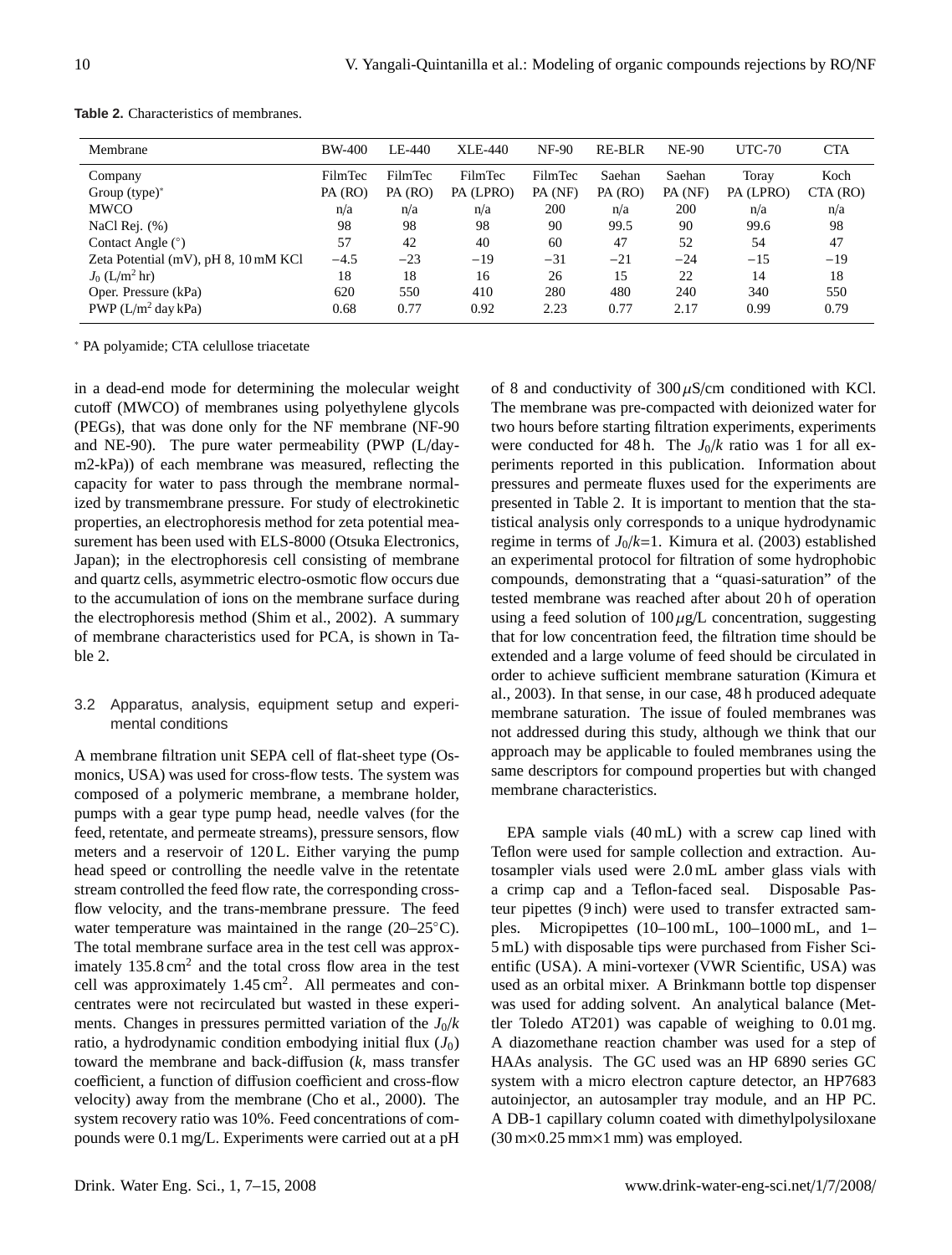| Membrane      | Compounds and rejections (%) |                |                              |            |            |            |            |     |  |
|---------------|------------------------------|----------------|------------------------------|------------|------------|------------|------------|-----|--|
|               | CF                           | <b>TCE</b>     | BF                           | <b>CT</b>  | <b>PCE</b> | <b>CTB</b> |            |     |  |
| LE-440        | 3                            | $\overline{2}$ | 7                            | 69         | 76         | 89         |            |     |  |
| <b>NF-90</b>  | $\theta$                     | 3              | 0                            | 35         | 39         | 70         |            |     |  |
| <b>BW-400</b> | 4                            | $\Omega$       | 16                           | 78         | 71         | 96         |            |     |  |
| XLE-440       | 10                           | 3              | 16                           | 69         | 71         | 83         |            |     |  |
| <b>RE BLR</b> | 34                           | 33             | 50                           | 90         | 87         | 99         |            |     |  |
| <b>NE90</b>   |                              | $\theta$       | 17                           | 52         | 57         | 70         |            |     |  |
| <b>UTC-70</b> | 9                            | 6              | 34                           | 84         | 57         | 79         |            |     |  |
| <b>CTA</b>    | 27                           | 6              | 2                            | 13         | 2          | N/A        |            |     |  |
| Membrane      |                              |                | Compounds and rejections (%) |            |            |            |            |     |  |
|               | <b>DCAA</b>                  | <b>TCAA</b>    | <b>IBP</b>                   | <b>DCF</b> | <b>CFA</b> | <b>NPX</b> | <b>PMD</b> | PAC |  |
| LE-440        | 77                           | 95             | 91                           | 91         | 87         | 75         | 83         | 56  |  |
| <b>NF-90</b>  | 89                           | 87             | 86                           | 90         | 86         | 89         | 82         | 45  |  |

**Table 3.** Membrane rejection results after 48 h.

# 3.3 Statistical analysis

A demanding evaluation of our study may question the statistical robustness of our statistical analysis because we have used limited amount of data (64 cases) representing rejections of 14 compounds. However this study was conducted to show that the methodology was correct and statistics could be applied; we think that future work may allow inclusion of more data or use of new data that will produce results similar to our findings. Moreover, we were able to provide acceptable statistical significance for our more important results. Statistical analysis was used to determine which physical-chemical properties of compounds contributed most significantly to membrane rejection. The statistical software package SPSS 14 (SPSS, 2005) was used for analysis. The performed statistical methods included principal component analysis (PCA) and multiple linear regression (MLR). The first step for data analysis was carried out with PCA to reduce the number of variables (physical-chemical properties) that are representative for a group of compounds. Components produced in the initial extraction phase are often difficult to interpret. This may result in significant cross-loadings in which many components are correlated with many variables. This makes interpretation of each component difficult, because different components are represented by the same variables. The rotation phase serves to "sharpen" the components by identifying those variables that load on one component and not on another. Orthogonal rotation with varimax method was used for separation of components, it assumes that the components are independent; the rotation process maintains the reference axes of the components at 90◦ . The subsequent analysis of the reduced number of variables was performed with MLR. The selected method for linear regression was *stepwise*. Stepwise regression is the most sophisticate of statistical methods for multiple linear regression. Each variable is entered in sequence and its value assessed. If adding the variable contributes to the model then it is retained, but all other variables in the model are then re-tested to see if they are still contributing to the success of the model. If they no longer contribute significantly they are removed. Therefore, the method should ensure that we end up with the smallest possible set of predictor variables included in the model.

## **4 Results and discussion**

## 4.1 Rejection of compounds by membranes

Table 3 presents results of rejection for compounds corresponding to the membranes with which the experiments were carried out. All results are from samples taken after 48 hours of experimental running. Two membrane types were selected for experiments with all compounds: LE-440 (RO) and NF-90 (NF).

# 4.2 PCA for compounds and membranes

Our hypothesis is that a reduced number of variables will appropriately explain rejection qualitatively based on physicalchemical properties of compounds and membrane characteristics. In order to validate it, we formulated the following questions: i) which physical-chemical properties significantly represent a compound in a smaller set of variables? ii) which compounds depending on their properties were better rejected? iii) which membrane characteristics can describe rejection better? Variables considered for PCA were molecular weight (MW), dipole moment (dipole), molar volume (MV), water-octanol partition coefficient expressed as log *Kow*, hydrophobicity/hydrophilicity (HP) a dummy variable that takes the value of 0 when the compound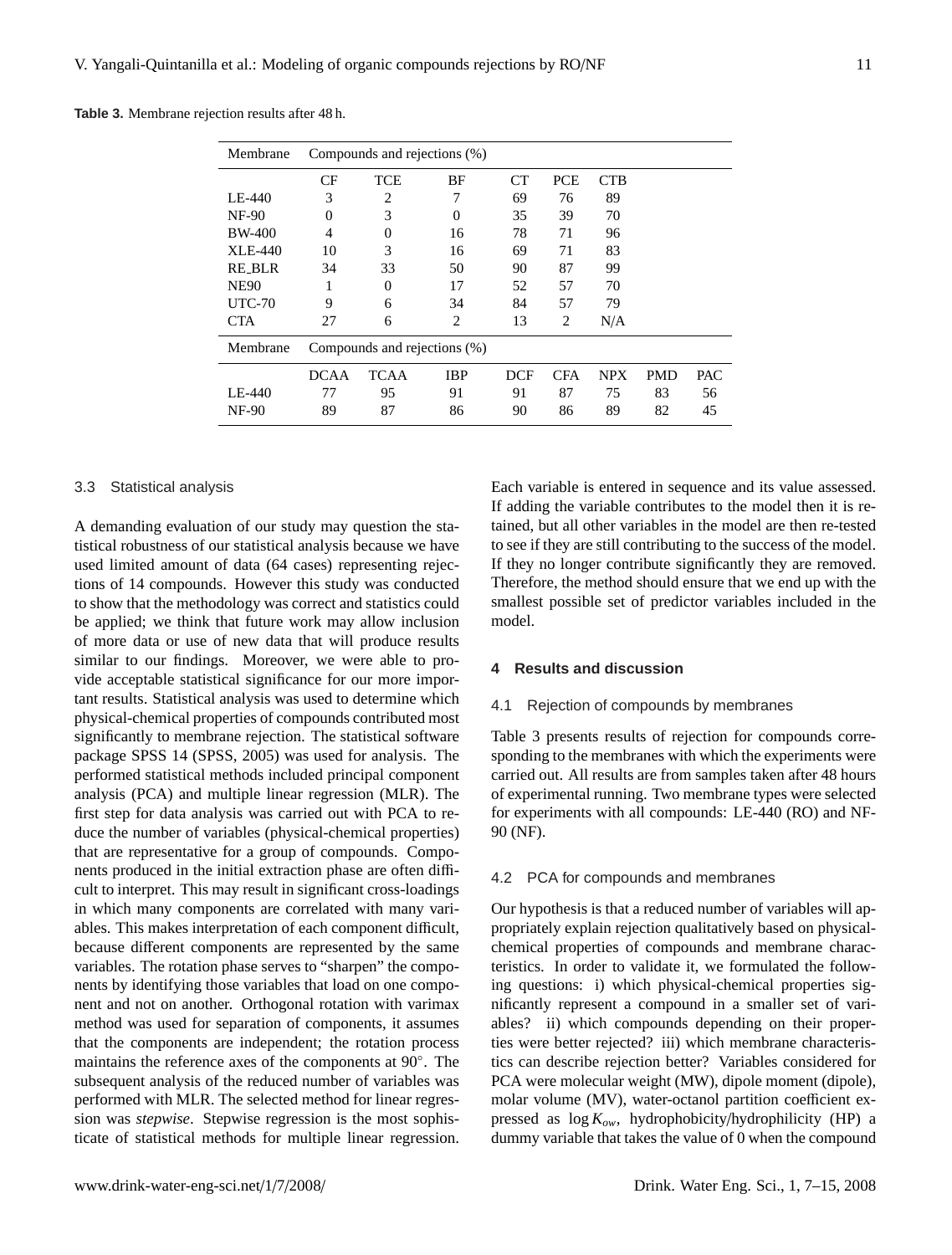

Figure 1. (a) Rotated component loadings for all variables; (b) Rotated component loadings for reduced variables.



**Figure 2.** Component scores for compounds.

is hydrophilic (HL) and 1 when the compound is hydrophobic (HP), molecular length (length), molecular width (width), molecular depth (depth) and equivalent width (eqwidth). After the first analysis considering all mentioned variables, three principal components accounted for 82.7% of the total variance. Figure 1a shows the rotated component loadings graph of all variables in three components, we recognize that MW and depth presented component cross-loadings. A second run of PCA, without considering variables MW and depth, resulted in Fig. 2b, in this case component 1 represents size with variables width, length, eqwidth and MV; and component 2 defines clearly hydrophobicity/hydrophilicity, with variables HP/HL and log *Kow*. The effect of the variable dipole is not well defined (see Fig. 1a and b), we can observe cross-loadings for dipole; nevertheless, we decided to include dipole moment as variable for our statistical modelling with the hypothesis that dipole may influence rejection. According to Table 4, the first and second principal components (scaled eigenvectors), explained the largest part of the total variance, they have eigenvalues of 3.2 and 2.2,

0.7 and accounts for a further 9.9% of the variance. variance. The third principal component has a variance of respectively; this accounts to 45.6% and 31.8% of the total

compounds, presenting the lowest rejection (see Table 3) due x-axis (component 1) may indicate the overall level of rejecfor 77.4% of the total variance. Thus, we can answer quesance was accounted for by the components with eigenvalues pounds depending on their properties were better rejected? to small molar volume, equivalent width and length. DCF The cumulative % column shows how much of the total varigreater than 1. The first two principal components accounted tion i), we can reduce our first nine variables to seven variables that can be explained by the first two components of Table 4. Subsequently we answer question ii) which com-We present Fig. 2, a graph of the first and second components scores for each compound. That plot helps to visualize the rejection patterns of the fifteen compounds. Scores on the tion, while scores on the y-axis indicate possibly differences between compound properties. Clustering of compounds classified according to groups is a first notice from the graph. CF (chloroform) clearly appeared outside from the other (diclofenac) and PMD (primidone) showed high rejections related to high molar volume. CBM (carbamazepine) appears outside of the clustered group of hydrophobic-neutral compounds due to his high molar volume and dipole moment when compared to the rest of the compounds in his group. Dipole moment also influenced that CFA (clofibric acid) appeared outside of its group. Also notable was the clustering of DCAA (dichloroacetic acid) and TCAA (trichloroacetic acid), both compounds presented good rejections (Table 3); however their charge prevailed the mechanism of electrostatic instead of size exclusion mechanism influencing rejection. BF (bromoform) and TCE (trichloroethene) had low rejections due to small length and equivalent width. By contrast, CTB (carbontetrabromide), PCE (perchloroethene) and CT (carbontetrachloride) with higher equivalent width and lower values of dipole moment than BF and TCE presented better rejections.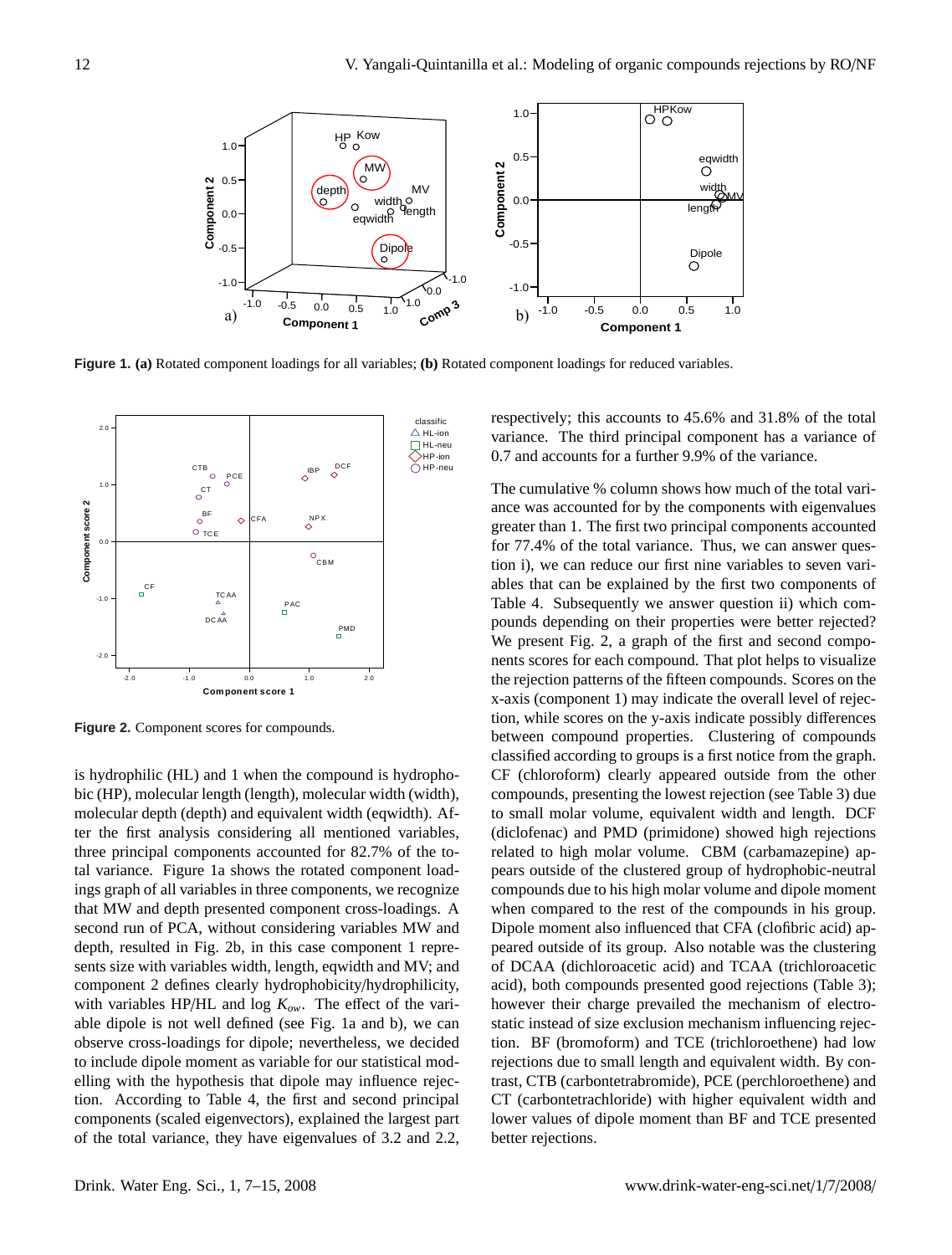| Comp. | Initial Eigenvalues |               |              |       | <b>Extraction Sums of Squared Loadings</b> |              | <b>Rotation Sums of Squared Loadings</b> |               |              |  |
|-------|---------------------|---------------|--------------|-------|--------------------------------------------|--------------|------------------------------------------|---------------|--------------|--|
|       | Total               | % of Variance | Cumulative % | Total | % of Variance                              | Cumulative % | Total                                    | % of Variance | Cumulative % |  |
|       | 3.192               | 45.607        | 45.607       | 3.192 | 45.607                                     | 45.607       | 3.115                                    | 44.500        | 44.500       |  |
| 2     | 2.228               | 31.827        | 77.434       | 2.228 | 31.827                                     | 77.434       | 2.305                                    | 32.934        | 77.434       |  |
| 3     | 0.697               | 9.959         | 87.393       |       |                                            |              |                                          |               |              |  |
| 4     | 0.417               | 5.950         | 93.343       |       |                                            |              |                                          |               |              |  |
| 5     | 0.215               | 3.075         | 96.417       |       |                                            |              |                                          |               |              |  |
| 6     | 0.160               | 2.292         | 98.710       |       |                                            |              |                                          |               |              |  |
| 7     | 0.090               | 1.290         | 100.000      |       |                                            |              |                                          |               |              |  |

**Table 4.** Principal Components and total variance.

**Table 5.** Results of multiple linear regressions.

| Case            | $R^2$ | <b>Std.</b> Error of Estimate | F     | Sig.  | Equation for rejection                             |
|-----------------|-------|-------------------------------|-------|-------|----------------------------------------------------|
| Ionic LE440 48h | 0.628 | 5.58                          | 6.75  | 0.060 | 101.104–8.885Dipole                                |
| Ionic NF90 48h  | 0.435 | 1.45                          | 3.08  | 0.154 | 85.184+1.559Dipole                                 |
| Neutr LE440 48h | 0.952 | 10.14                         | 33.07 | 0.001 | $-118.889 + 2.503MV - 29.830Dipole - 86.339length$ |
| Neutr NF90 48h  | 0.868 | 12.56                         | 19.74 | 0.002 | $-163.619 - 30.423HP + 386.160$ equid th           |

Neutr NF90 48h 0.868 12.56 12.56 12.56 12.56 12.56 12.56 12.56 12.56 12.56 12.56 12.56 12.56 12.56 13.56 13.56



*Figure 3. a) Component loadings for membrane variables; b) Component scores for membranes.*  **Figure 3. (a)** Component loadings for membrane variables; **(b)** Component scores for membranes.

CF TCE <sup>400</sup>>UTC-70>RE BLR. Although Fig. 3b describes well the suitable. Therefore, the answer of question iii) is not possible considering only the set of variables we have. In genlow membrane rejection when compared to reverse osmosis membranes, excluding CTA. Figure 3b present scores for Results of PCA for membrane characteristics presented in Fig. 3a suggest that no further reduction of variables is eral nanofiltration membranes (NF-90 and NE90) presented each membrane. According to this, LE-440 performed better than XLE-440; NE 90 better than NF-90, and BW-400 performed better than UTC-70 and RE BLR, in this order BW-

was the case for CTA (compare rejections Table 3), an explanation of it is that CTA is a cellulose triacetate membrane, which means they have differences with the polyamide membranes; we did not consider this variable (composition) for rejection performances of membranes, the information provided must be analyzed and disregard misleading results, it analysis.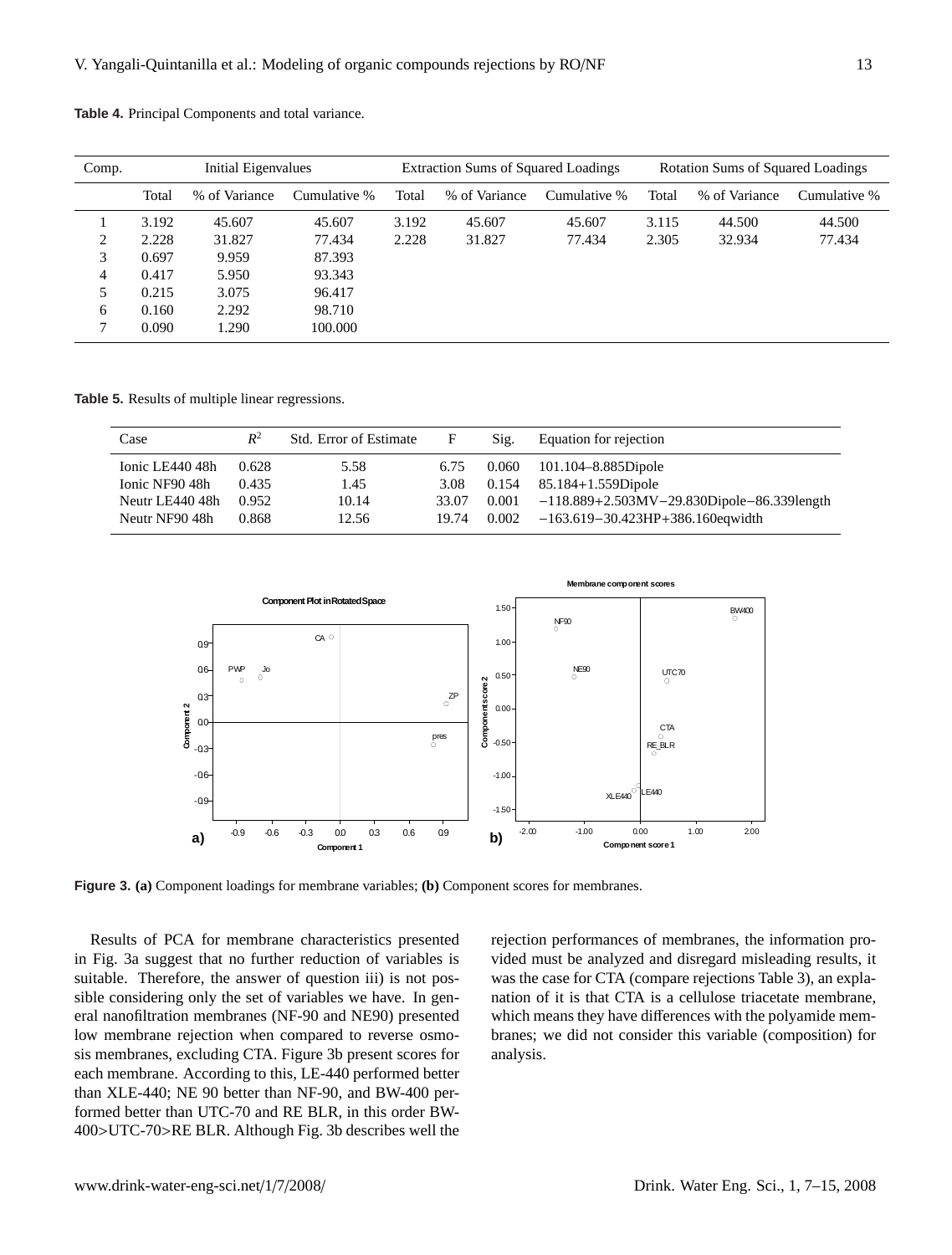

**Figure 4.** LE-440 membrane rejection modeling of neutral compounds.



**Figure 5.** NF-90 membrane rejection modeling of neutral compounds.

#### 4.3 Multiple linear regression

a compounds, and for two memoranes  $(LE^{-440}$  and  $NF^-$  (Fig. 4). The rejection prediction of these cases: 1) ionic  $NF^0$  and  $NF^+$ LE440 48 h; 2) ionic NF90 48 h; 3) neutral LE440 48 h; 4) NF-90 membrane involved variation of PhaCs and PhaCs and PhaCs and PhaCs and PhaCs and PhaCs and PhaCs and PhaCs and Physics and Physics and Physics and Physics an neutral NF90 48 h. Rejection can be defined as a linear func-<br>hydrophobicity/hydrophilicity tion with compound properties as variables. In general, we in the matter of predictors for  $\frac{1}{2}$ may assume that rejection can be described by the following **EXP** and NO includednes. imear equation. The compounds of regeneration for intervals we conclude to be a position of  $\epsilon$ . Conclusions of  $\epsilon$ MLR analysis of rejections was separated for ionic and neutral compounds, and for two membranes (LE-440 and NFlinear equation.

rej= $B_0 + B_1$ MV +  $B_2$ HP +  $B_3K_{ow} + B_4$  Dipole +  $B_5$  length +  $B_6$  eqwidth  $\mathcal{C}_1$  A qualitative analysis of variables using principal compo-(3)

bly be reached. The summary of results is shown in Table 5. Inclusion of all variables will give a  $R^2$  value approaching 1. However the optimum output implies having the less number of variables in the equation that may explain or predict rejection with appropriate fit and significance. Thus, stepwise regression will achieve this by adding and removing variables until an acceptable statistical significance would possi-We can notice that our  $R^2$  values varied between 0.435 and 0.952. Ionic compounds were less favoured in prediction and significance. The rejection prediction of ionic compounds by membrane NF-90 presented the lowest confidence (85%) and  $R^2$  value (0.435). However,  $R^2$  value (0.628) and significance (96%) improved for ionic compounds and LE-440 membrane. Thus, we may use the models and predictors under certain restrictions when referring to ionic compounds. The effect of charge repulsion between the membrane and those charged compounds was evident. On the other hand, neutral compounds showed acceptable *R* <sup>2</sup> values and good levels of confidence (>95%). An important observation was that MW was disregarded as predictor. According to Table 5, it seems that dipole moment may predict differences in rejection prediction for ionic compounds. The influence of molar volume (MV) was more notable for neutral compounds. A combination of MV, dipole moment and length was able to predict rejection of neutral compounds by LE-440 membrane (Fig. 4). The rejection prediction of neutral compounds for NF-90 membrane involved variables of equivalent width and hydrophobicity/hydrophilicity (Fig. 5). It seems that equivalent width replaced predictors MV and length as we compare NF and RO membranes.

## **5 Conclusions**

nent analysis was successfully implemented for reduction of physical-chemical compound properties that influence